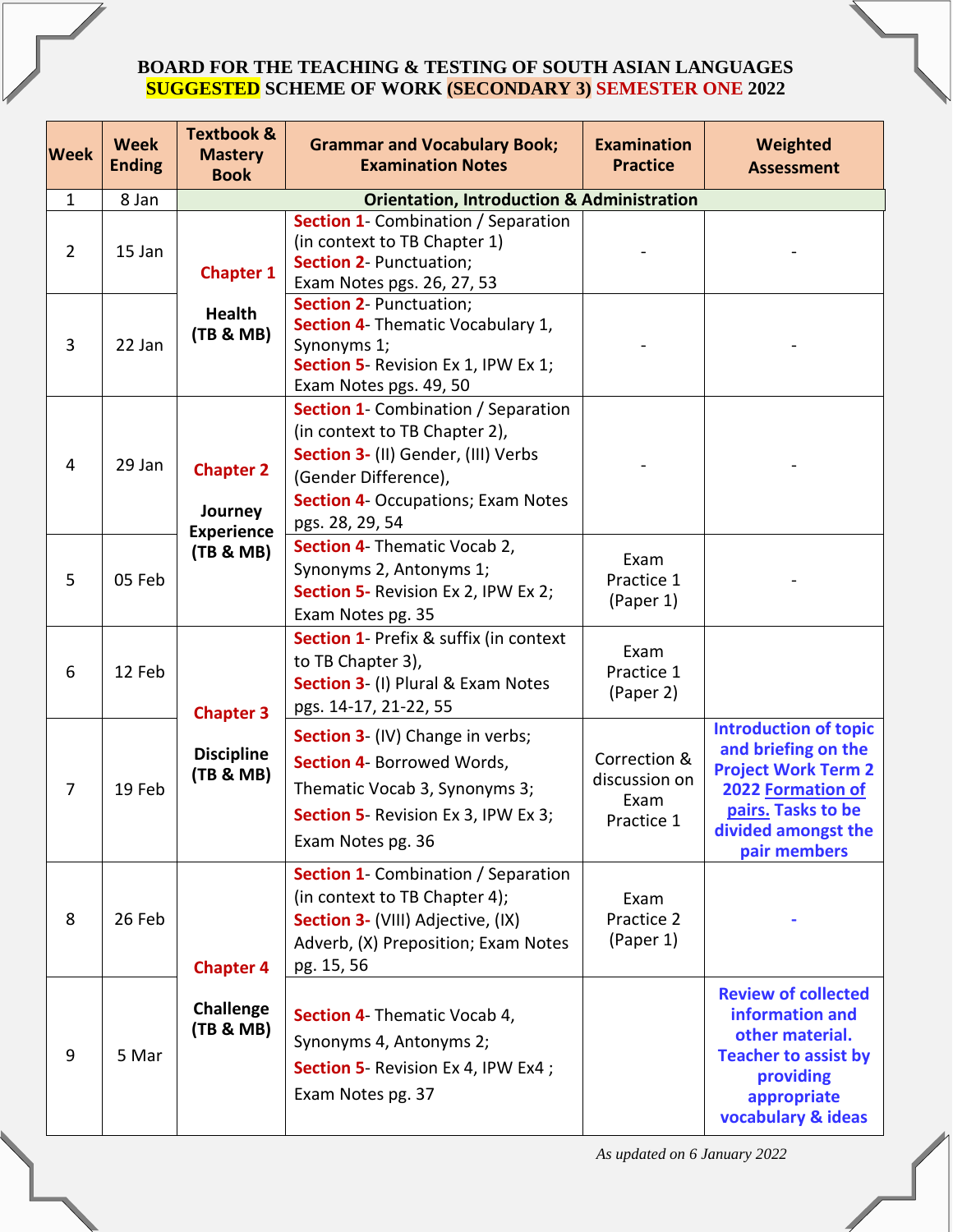## **BOARD FOR THE TEACHING & TESTING OF SOUTH ASIAN LANGUAGES SUGGESTED SCHEME OF WORK (SECONDARY 3) SEMESTER ONE 2022**

| <b>Week</b> | <b>Week</b><br><b>Ending</b> | <b>Textbook &amp;</b><br><b>Mastery</b><br><b>Book</b>                                                                          | <b>Grammar and Vocabulary Book;</b><br><b>Examination Notes</b>                                                                                          | <b>Examination</b><br><b>Practice</b>               | Weighted<br><b>Assessment</b>                                                                                                                                           |
|-------------|------------------------------|---------------------------------------------------------------------------------------------------------------------------------|----------------------------------------------------------------------------------------------------------------------------------------------------------|-----------------------------------------------------|-------------------------------------------------------------------------------------------------------------------------------------------------------------------------|
| 10          | 12 Mar                       | <b>Chapter 5</b><br><b>Dilemma</b>                                                                                              | Section 1- Combination &<br>Separation (in context to TB Ch 5)<br>Section 3- (V) Nouns (XI) Pronouns/<br>Possessives & Exam Notes pgs. 30,<br>37, 57     | Exam<br>Practice 2<br>(Paper 2)                     |                                                                                                                                                                         |
| 11          | 19 Mar                       | (TB & MB)                                                                                                                       | Section 4 Thematic Vocab 5,<br>Synonyms 5; Section 5- Revision Ex<br>5, IPW Ex 5; Exam Notes pg. 38                                                      | Correction &<br>discussion on<br>Exam<br>Practice 2 | <b>Discussion and</b><br>guidance from<br>teacher on first draft<br>of the Project Work                                                                                 |
| 12          | 26 Mar                       | <b>Chapter 6</b><br>Anxiety<br>(TB & MB)                                                                                        | Section 1- Combination / Separation<br>(in context to TB Chapter 6),<br>Section 3 (VI) Verbs                                                             |                                                     |                                                                                                                                                                         |
| 13          | 02 Apr                       | <b>Presentation</b><br>Students to present their project in the class (dry run). Teacher to provide guidance for<br>improvement |                                                                                                                                                          |                                                     |                                                                                                                                                                         |
| 14          | 09 Apr                       | <b>Final presentation</b><br><b>Teacher to assess students</b>                                                                  |                                                                                                                                                          |                                                     |                                                                                                                                                                         |
| 15          | 16 Apr                       | <b>Chapter 6</b><br><b>Anxiety</b><br><b>(TB &amp; MB)</b>                                                                      | Section 5 Revision Ex 6, IPW Ex 6;<br>Exam Notes pgs. 1- 6, 33, 34, 58 &<br>59                                                                           | Exam<br>Practice 3<br>(Paper 1)                     | <b>Feedback Session &amp;</b><br><b>Discussion on the</b><br>overall performance<br>of students in WA 1                                                                 |
| 16          | 23 Apr                       | <b>Chapter 7</b>                                                                                                                | <b>Section 1- Combination &amp;</b><br>Separation (in context to TB Chapter<br>7); Section 3- (VII) Verbs-Tenses &<br>Exam Notes pg. 61                  | Exam<br>Practice 3<br>(Paper 2)                     |                                                                                                                                                                         |
| 17          | 30 Apr                       | <b>Pollution</b><br>(TB & MB)                                                                                                   | Section 4 Thematic Vocab 7,<br>Synonyms 7;<br>Section 5- Revision Ex 7, IPW Ex 7;<br>Exam Notes pg. 41                                                   | Correction &<br>discussion on<br>Exam<br>Practice 3 |                                                                                                                                                                         |
| 18          | 07 May                       | <b>Chapter 8</b><br><b>Harsh</b><br><b>Situations</b>                                                                           | <b>Section 1</b> - Combination / Separation<br>(in context to TB Chapter 8);<br><b>Section 3</b> (XII) Conjunctions;<br>Exam Notes pgs. 18-20, 23-25, 62 |                                                     | <b>Introduction of topic</b><br>and briefing on the<br><b>Project Work Term 3</b><br>2021. Formation of<br>pairs. Tasks to be<br>divided between the<br><b>students</b> |
| 19          | 14 May                       | (TB & MB)                                                                                                                       | Section 4- Thematic Vocab 8,<br>Synonyms 8, Antonyms 4;<br>Section 5- Revision Ex 8, IPW Ex 8;<br>Exam Notes pg. 42                                      |                                                     |                                                                                                                                                                         |
| 20          | 21 May                       | Discussion on Composition Topics of Exam Practice and writing their points                                                      |                                                                                                                                                          |                                                     |                                                                                                                                                                         |
| 21          | 28 May                       | Revision of Sandhi, Grammar and IPW                                                                                             |                                                                                                                                                          |                                                     |                                                                                                                                                                         |

 *As updated on 6 January 2022*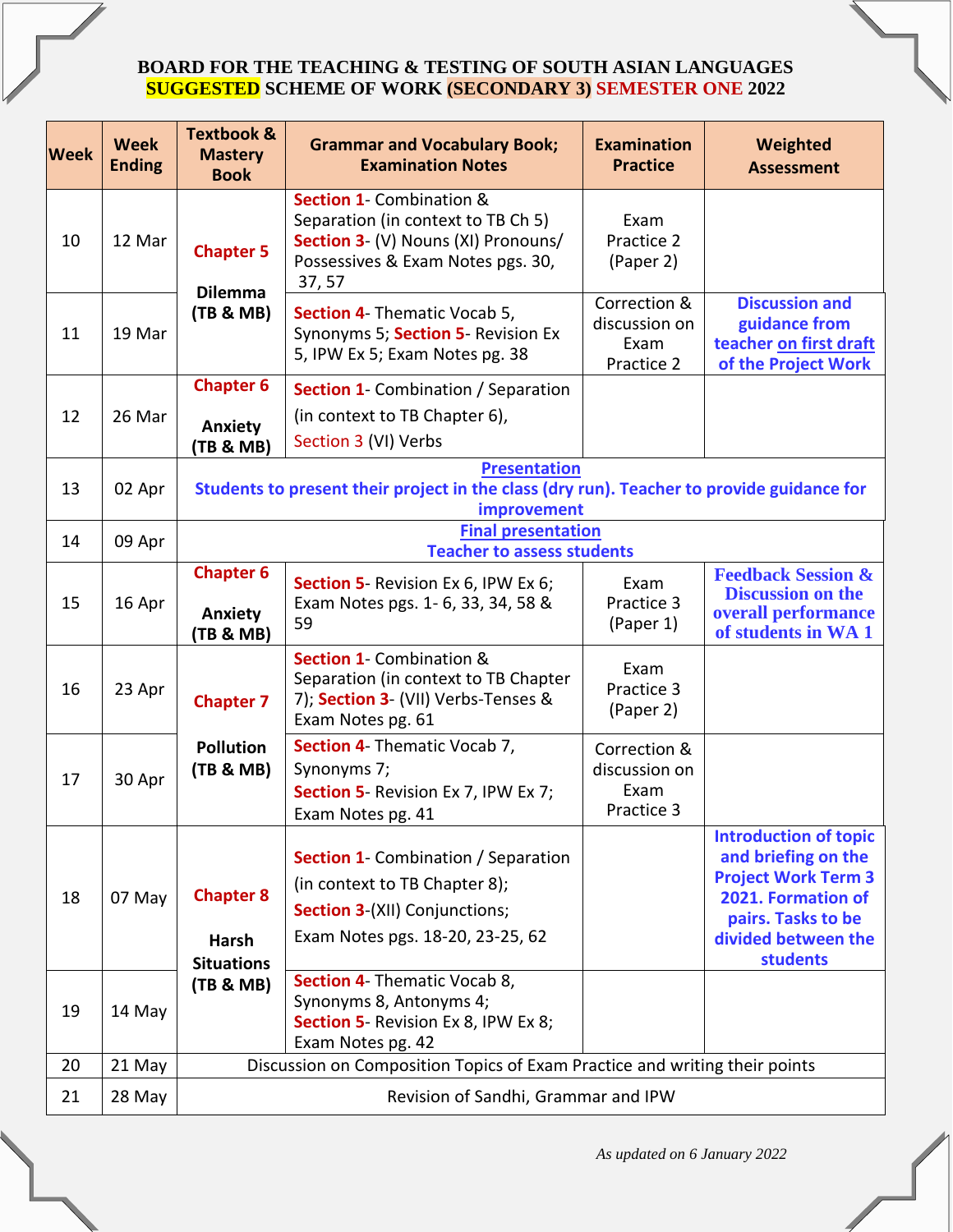## **BOARD FOR THE TEACHING & TESTING OF SOUTH ASIAN LANGUAGES SUGGESTED SCHEME OF WORK (SECONDARY 3) SEMESTER TWO 2022**

| <b>Week</b>    | <b>Week</b><br><b>Ending</b> | <b>Textbook &amp;</b><br><b>Mastery Book</b>                                           | <b>Grammar and Vocabulary</b><br>Book;<br><b>Examination Notes</b>  | <b>Examination</b><br><b>Practice</b>                 | Weighted<br><b>Assessment</b>                 |  |
|----------------|------------------------------|----------------------------------------------------------------------------------------|---------------------------------------------------------------------|-------------------------------------------------------|-----------------------------------------------|--|
|                | 02 Jul                       | <b>Chapter 9</b><br>Interesting<br>Phenomenon<br>(TB & MB)                             | <b>Section 1- Prefix &amp; Suffix (in</b>                           | <b>Exam Practice</b><br>$4$ (Paper 1)                 | <b>Review of collected</b><br>information and |  |
|                |                              |                                                                                        | context to TB Chapter 9);                                           |                                                       | other material.                               |  |
| $\mathbf{1}$   |                              |                                                                                        | <b>Section 5- Revision Ex 9;</b>                                    |                                                       | <b>Teacher to assist by</b><br>providing      |  |
|                |                              |                                                                                        | Exam Notes pgs. 31, 63                                              |                                                       | appropriate                                   |  |
|                | 09 Jul                       |                                                                                        | <b>Section 4- Thematic Vocab</b>                                    |                                                       | vocabulary & ideas                            |  |
|                |                              |                                                                                        | 9, Synonyms 9;                                                      | Exam Practice<br>4 (Paper 2)                          |                                               |  |
| $\overline{2}$ |                              |                                                                                        | Section 5-IPW Ex 9                                                  |                                                       |                                               |  |
|                |                              |                                                                                        | Exam Notes pgs. 43-44                                               |                                                       |                                               |  |
|                |                              |                                                                                        | <b>Section 1- Combination &amp;</b>                                 | Correction &                                          | <b>Discussion and</b>                         |  |
| $\overline{3}$ | 16 Jul                       | <b>Chapter 10</b>                                                                      | Separation (in context to TB                                        | discussion on<br><b>Exam Practice</b><br>4            | guidance from                                 |  |
|                |                              |                                                                                        | Chapter 10)                                                         |                                                       | teacher on the first<br>draft of the project  |  |
|                | 23 Jul                       | <b>Literary works</b><br>(TB & MB)                                                     | Revision IPW Ex 10;                                                 | <b>Exam Practice</b><br>5 (Paper 1)                   |                                               |  |
|                |                              |                                                                                        | Thematic Vocab 10,                                                  |                                                       |                                               |  |
| $\overline{4}$ |                              |                                                                                        | Synonyms 10; Exam Notes                                             |                                                       |                                               |  |
|                |                              |                                                                                        | pgs. 32, 45, 46, 64                                                 |                                                       |                                               |  |
| 5              | 30 Jul                       | <b>Presentation</b>                                                                    |                                                                     |                                                       |                                               |  |
|                |                              | Students to present their project in the class (dry run). Teacher to provide guidance. |                                                                     |                                                       |                                               |  |
| 6              | 06 Aug                       | <b>Final presentation</b><br><b>Teacher to assess students</b>                         |                                                                     |                                                       |                                               |  |
|                | 13 Aug                       |                                                                                        | <b>Section 4- Antonyms 5;</b>                                       |                                                       |                                               |  |
| $\overline{7}$ |                              | <b>Chapter 11</b>                                                                      | Section 5-IPW Ex 11;                                                | Exam Practice<br>5 (Paper 2)                          |                                               |  |
|                |                              |                                                                                        | Synonyms 11; Exam Notes                                             |                                                       |                                               |  |
|                |                              |                                                                                        | pgs. 47, 48, 65                                                     |                                                       |                                               |  |
|                | 20 Aug                       | <b>Unexpected</b><br><b>Outcomes</b><br>(TB & MB)                                      | <b>Section 1- Combination &amp;</b><br>Separation (in context to TB | Correction &<br>discussion on<br><b>Exam Practice</b> |                                               |  |
| 8              |                              |                                                                                        | Chapter 11);                                                        |                                                       |                                               |  |
|                |                              |                                                                                        | <b>Section 4 Thematic Vocab</b>                                     |                                                       |                                               |  |
|                |                              |                                                                                        | 11                                                                  | 5                                                     |                                               |  |